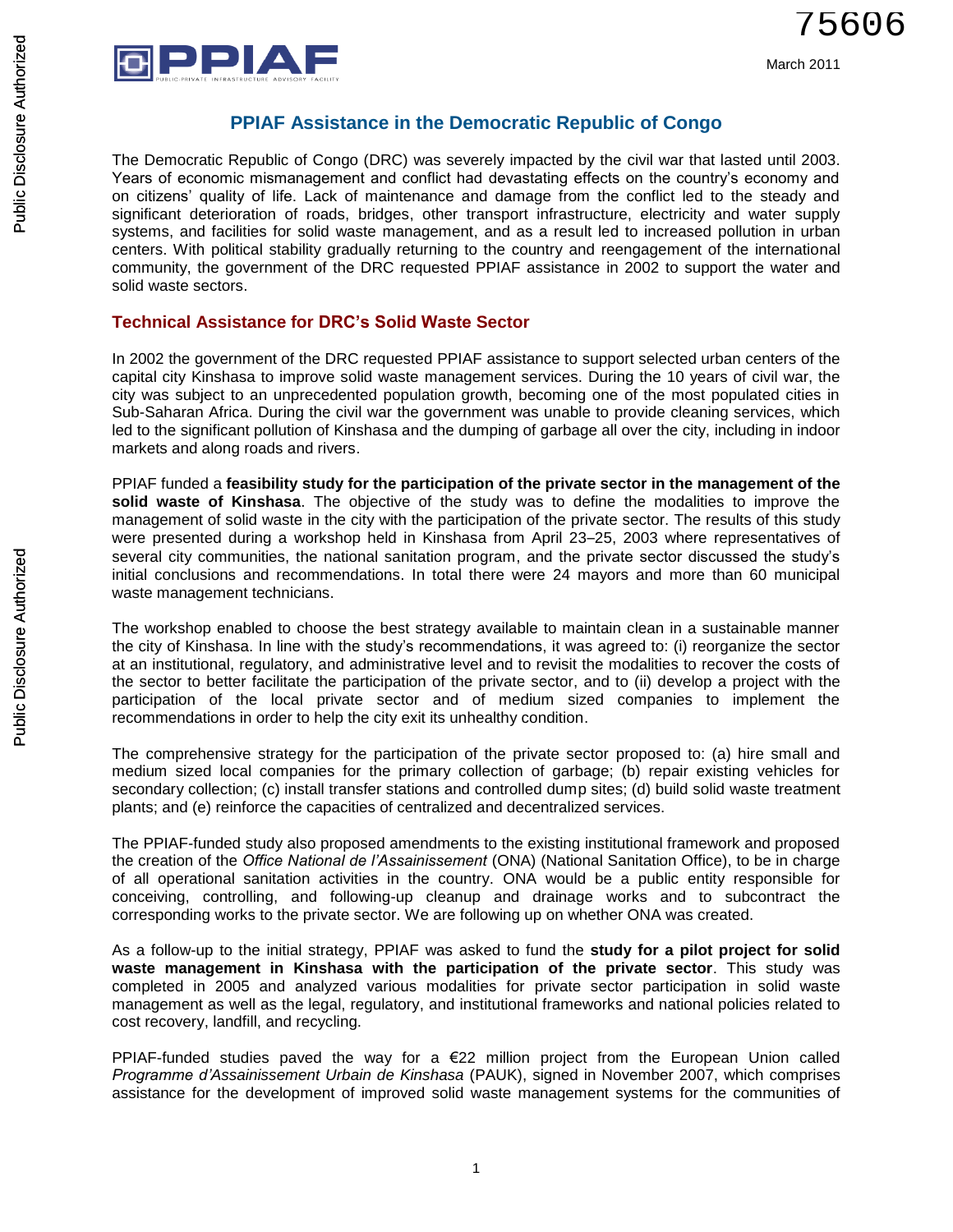Gombe, Barumbu, and Kinshasa. As of October 2010, waste transfer stations had been installed in several locations of the three communities where cart-waste collectors collect the garbage and other waste in the city and empty it into such deposits. Subsequently, all solid waste is transported to a site in Mpasa, a suburban neighborhood of Kinshasa located approximately 30 km from the city center, where a new solid waste treatment plant is under construction, also funded by the PAUK. We are following up on whether the waste treatment plant in Mpasa has been built, and whether a private operator has been selected.

| Category                               | <b>Outputs</b>                                                                                                                                                                              |  |
|----------------------------------------|---------------------------------------------------------------------------------------------------------------------------------------------------------------------------------------------|--|
| <b>Enabling environment reform</b>     |                                                                                                                                                                                             |  |
| Plans/strategies prepared              | Study of the management of solid waste of the city of Kinshasa,<br><b>April 2003</b><br>Study of pilot project for the management of solid waste for the<br>City of Kinshasa, November 2005 |  |
| Project cycle related assistance       |                                                                                                                                                                                             |  |
| <b>Transaction support</b>             | Draft Lease Contract for Primary Recollection, November 2005                                                                                                                                |  |
| <b>Capacity and awareness building</b> |                                                                                                                                                                                             |  |
| Workshop/seminar                       | Workshop held in Kinshasa from April 23-25, 2003 to discuss<br>results of study of the management of solid waste for the city of<br>Kinshasa                                                |  |

#### **Results of PPIAF's Activities in DRC's Solid Waste Sector**

| <b>Category</b>                    | <b>Outcomes</b>                                                                                                                                                                         |
|------------------------------------|-----------------------------------------------------------------------------------------------------------------------------------------------------------------------------------------|
| <b>Enabling environment reform</b> |                                                                                                                                                                                         |
| Plans/strategies adopted           | Pilot project for the management of solid waste for the<br>communities of Gombe, Barumbu, and Kinshasa adopted and<br>being implemented with the support of the European Union,<br>2007 |

| <b>Category</b>                                            | <b>Impacts</b>                                                                                                                  |
|------------------------------------------------------------|---------------------------------------------------------------------------------------------------------------------------------|
| Additional private investment in<br>the sector             | European Union PAUK program to improve waste collection<br>$\bullet$<br>and sanitation in the city of Kinshasa with €22 million |
| Increased number of people with<br>infrastructure services | Garbage collected from 250,000 inhabitants of the city of<br>$\bullet$<br>Kinshasa over an area of 1,130 hectares               |

# **Technical Assistance for DRC's Water Sector**

In 2003 the government of the DRC embarked in a major reform of the water sector and requested PPIAF support to improve water supply to the population with the participation of the private sector. PPIAF has since provided technical assistance to the government of the DRC for the reform of the legal and institutional frameworks of the water sector as well as for the improvement of the national water utility REGIDESO's operations.

In 2003 PPIAF funded a National Seminar on the Reform of the Water and Sanitation sector in the DRC, which took place from October 15–17, 2003 in Kinshasa. With over 80 attendees, the seminar enabled participants to develop a common vision of the problems existing in the water and sanitation sector and outlined the process for preparing institutional reforms to improve access to drinking water in urban areas. This seminar and corresponding report is considered to be the starting point for the reforms of the water and sanitation sector which helped build consensus on long-term solutions for the sector.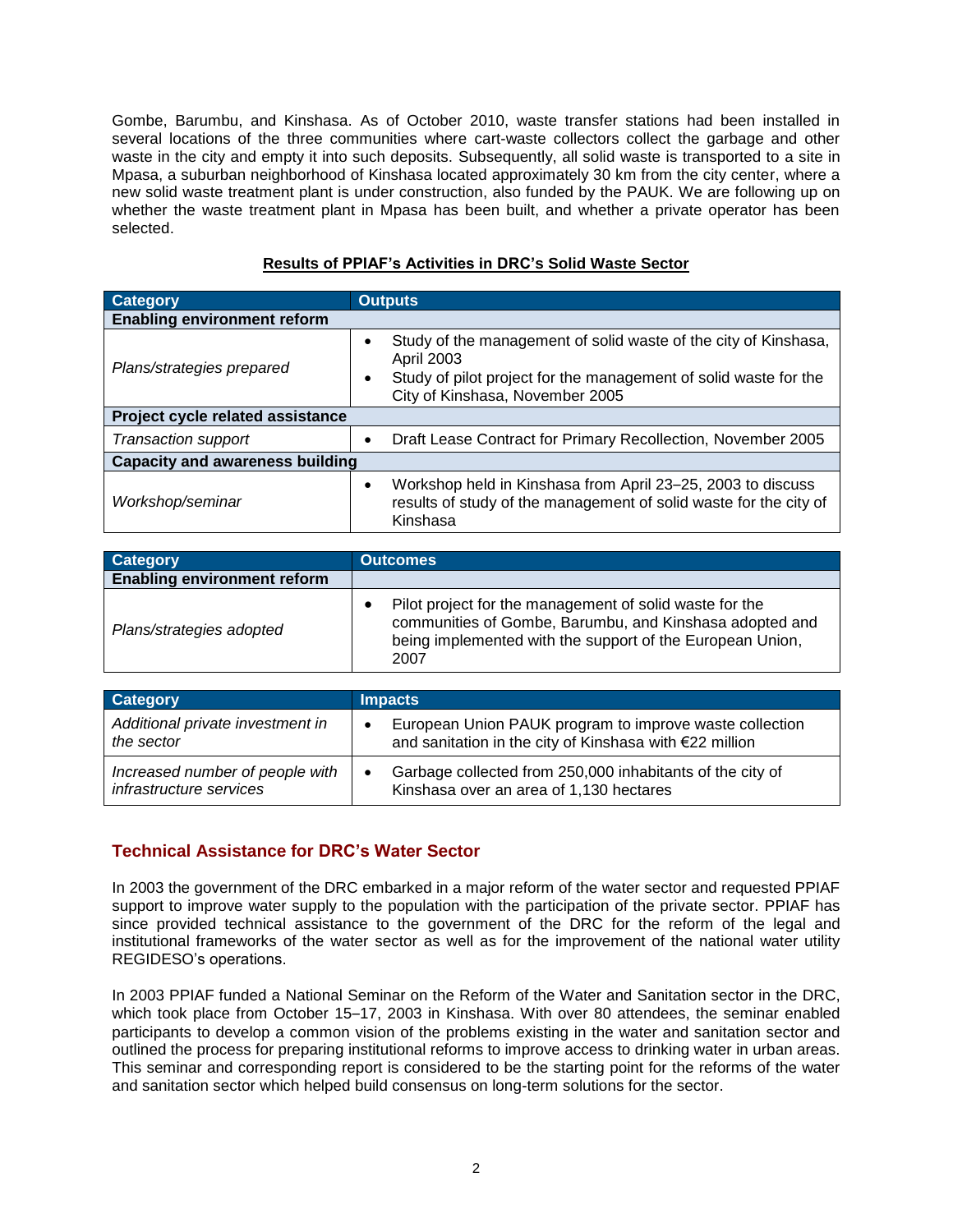In 2004–2005 PPIAF funded a seminar that took place in Kinshasa from March 31–April 1, 2005 to make Congolese private sector companies aware of the opportunities to participate in infrastructure projects financed by the World Bank and other donors, including in the water sector. This workshop, with over 185 participants, was crucial because with regained stability in the DRC starting in 2001, aid-funded development resumed on a considerable scale, and the government of the DRC wanted Congolese companies to participate in such projects. The workshop helped sensitize local companies on procurement, coached them on the processes to secure financing and technical assistance for project work, and advised them on how to facilitate partnerships with larger, more experienced firms. An outcome of this seminar was the establishment of a Steering Committee by the Minister of Finance, with the participation of the private sector, bank representatives, and the *Fédération des Entreprises Congolaises* to implement the recommendations proposed during the workshop. We are following up on whether the recommendations were ever implemented.

As of 2006, the country's water sector was characterized by: (a) low level of coverage and access rates, with only 22% of the population (11.5 million) having access to safe water supply and 10% (5.2 million) to sanitation (the supply rate of water in urban areas was 37% in 2004). Two cities, Kinshasa and Lubumbashi, accounted for 76% of the national water utility REGIDESO's activity; (b) high levels of technical losses (50%); (c) low collection rates at 49% of billed amounts; (d) REGIDESO's bad financial situation with high operating losses, high indebtedness levels, inability to service debt, and low productivity levels.

In 2006 PPIAF support was sought to fund the preparation of a strategy to develop—on a pilot basis options for private sector participation in the water sector for Lubumbashi, the country's second largest city. The consultants analyzed the present situation of REGIDESO and identified several private sector participation options for the improvement of REGIDESO's operations in Lubumbashi. The reports on current service performance and challenges in Lubumbashi were presented and discussed at a workshop on July 23–24, 2007. The options and implementation plan identified by the consultants were later discussed during a workshop held in Kinshasa on December 13–14, 2007 with the participation of representatives from REGIDESO, the civil society, and the donor community. At the close of the workshop it was agreed to adopt the five-year management contract option in Lubumbashi and 14 Katanga centers, with an investment program for each center. The objective of the management contract would be to allow the private company to make urgent essential works and identify an investment program during the five-year period. At the end of this term, the question of whether or not to extend private sector participation through a lease or concession contract would be analyzed. Following the recommendations of the Lubumbashi strategy and other sector-related work, the government of the DRC prepared an action plan to improve the financial condition and operations of REGIDESO, and decided to award a five-year management contract for the full management of REGIDESO to a private sector operator.

To attract the highest number of bidders for the REGIDESO management contract, the government requested PPIAF assistance again in 2008 to fund the preparation of the bidding documents including the information memorandum for potential investors, to update the existing draft water management contract and financial model, and to organize and implement road shows to present the reforms in the DRC's water sector and collect feedback from private operators on the design of the management contract and assess their interest. The road shows took place on December 8–12, 2008 in Paris, Rabat, and Lyon and again in January 2009 in Johannesburg. A closing workshop to discuss findings was also held in Kinshasa on February 5, 2009.

Two private sector companies from France and Morocco submitted proposals for the management contract, but the contract was finally not awarded. We understand that the government has not cancelled the procedure, so there is hope that the procedure could be revived.